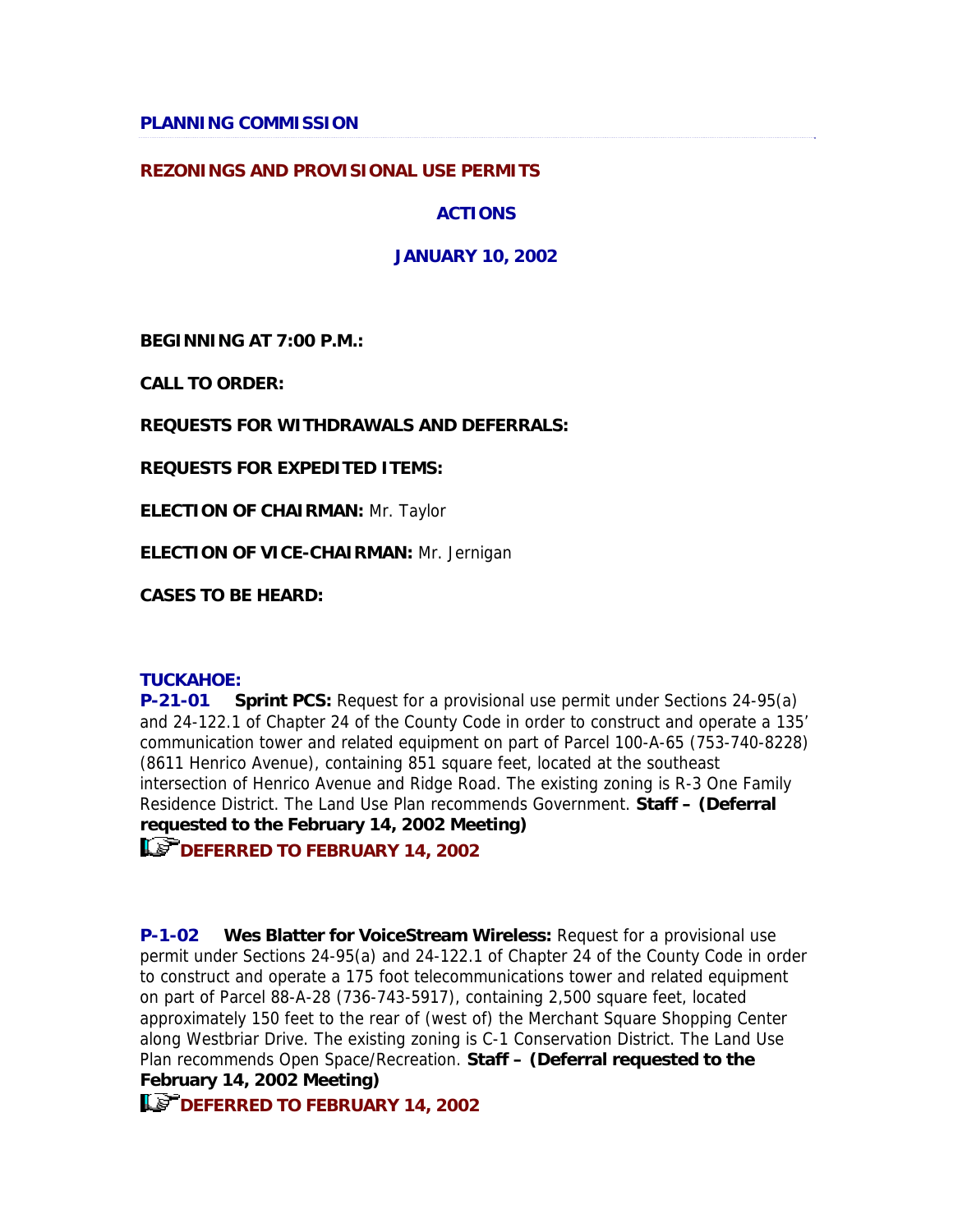**C-1C-02 Henry A. Shield:** Request to amend proffered conditions accepted with rezoning case C-72C-89, on Parcels 99-14-A-2, 9, 29 and 38 (745-739-0596, 744-739- 8744, 744-739-0693 and 744-740-7611), containing 2.3 acres, located south of Derbyshire Road in the Gaslight Subdivision at 9504 Gaslight Court; 9600 Gaslight Place; 9632 Gaslight Place; and 516 Gaslight Drive. The amendment is related to the types of roofing materials allowed. The property is zoned R-2C One Family Residence District (Conditional). The Land Use Plan recommends Suburban Residential 1, 1.0 to 2.4 units net density per acre. **Staff – Lee Householder (Expedited agenda requested) ICP** DEFERRED TO FEBRUARY 14, 2002

**C-2C-02 Charles W. Tiller for LLC Capitol City Properties:** Request to conditionally rezone from A-1 Agricultural District to R-2AC One Family Residence District (Conditional), Parcel 57-A-3 (741-756-4435), containing 5.236 acres, located on the south line of Church Road at its intersection with Oak Point Lane. A single-family residential subdivision is proposed. The R-2A District allows a minimum lot size of 13,500 square feet. The use will be controlled by proffered conditions and zoning ordinance regulations. The Land Use Plan recommends Suburban Residential 1, 1.0 to 2.4 units net density per acre. **Staff – Lee Householder (Deferral requested to the February 14, 2002 Meeting)**

# **DEFERRED TO FEBRUARY 14, 2002**

#### **VARINA:**

## **Deferred from the December 13, 2001 Meeting:**

**P-19-01 Wes Blatter for VoiceStream Wireless:** Request for a provisional use permit under Sections 24-95(a) and 24-122.1 of Chapter 24 of the County Code in order to construct and operate a 165' communication tower and related equipment on part of Parcel 191-A-17 (799-702-8496), containing 10,000 square feet (0.223 acre) located at 6535 Barksdale Road approximately 1,200 feet north of Kukymuth Road. The existing zoning is A-1 Agricultural District. The Land Use Plan recommends Suburban Residential 1, 1.0 to 2.4 units net density per acre. **Staff – Tom Coleman (Deferral requested to the February 14, 2002 Meeting)**

**DEFERRED TO FEBRUARY 14, 2002** 

**C-3-02 E. Montgomery Thomson:** Request to rezone from A-1 Agricultural District to M-1 Light Industrial District, Parcel 172-2-1-4B (1.0 acre) (812-712-0438)and part of Parcel 172-A-5 (7.9 acres) (811-712-7547), containing 8.9 acres, located approximately 75 feet west of Brighton Road, 500 feet north of Charles City Road, and approximately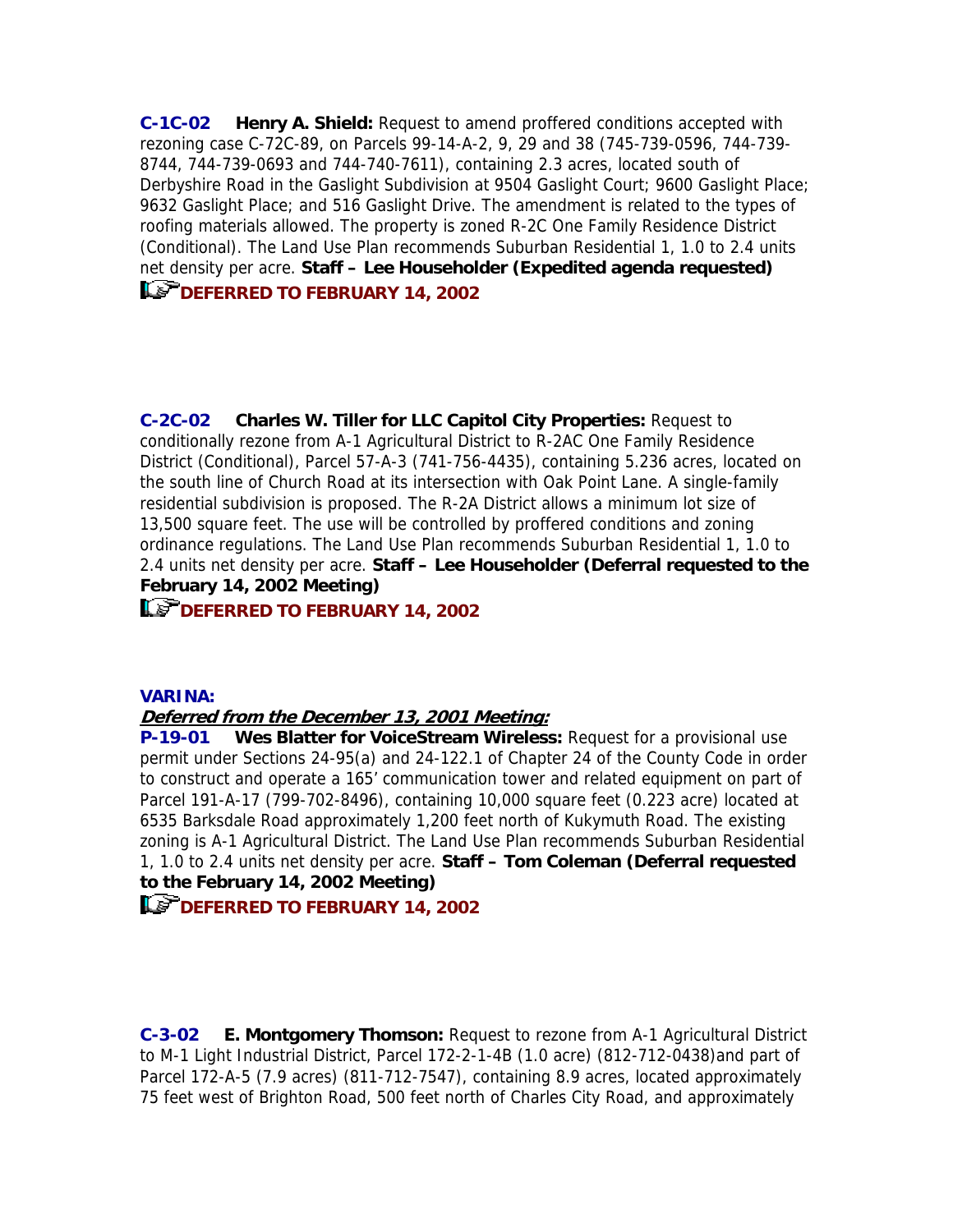655 feet west of the intersection of Klockner and Sarellen Roads. A Light Industrial facility is proposed. The use will be controlled by zoning ordinance regulations. The Land Use Plan recommends Planned Industrial. The site is also in the Airport Safety Overlay District. **Staff – Tom Coleman (Deferral requested to the February 14, 2002 Meeting)**

**ILS DEFERRED TO FEBRUARY 14, 2002** 

**C-4C-02 Andrew M. Condlin for Better Housing Coalition and Henrico Community Housing Corporation:** Request to conditionally rezone from M-1C Light Industrial District (Conditional) and A-1 Agricultural District to R-5C General Residence District (Conditional), Parcels 146-A-94, 96 and 97 (807-723-9052, 807-723-6957 and 807-723-4861), containing 27.84 acres, located on the north line of Nine Mile Road approximately 218 feet east of Dabbs House Road. A senior housing development and other multi-family development is proposed. The R-5 District allows a density up to 14.52 units per acre. The use will be controlled by proffered conditions and zoning ordinance regulations. The Land Use Plan recommends Office/Service. The site is also partially in the Airport Safety Overlay District. **Staff – Lee Householder**

**APPROVED WITHOUT THE 50 UNITS OF APARTMENTS**

#### **BROOKLAND:**

#### **Deferred from the November 15, 2001 Meeting:**

**C-59-01 Robert B. Wilton:** Request to rezone from R-3 One Family Residence District to M-1 Light Industrial District, part of Parcel 61-A-68 (770-756-2492), containing 1.15 acres, located on the east line of Old Staples Mill Road approximately 450 feet north of Staples Mill Road (U. S. Route 33). A mini storage warehouse and office are proposed. The use will be controlled by zoning regulations. The Land Use Plan recommends Light Industry. **Staff – Tom Coleman (Deferral requested to the March 14, 2002 Meeting)**

**LET DEFERRED TO MARCH 14, 2002**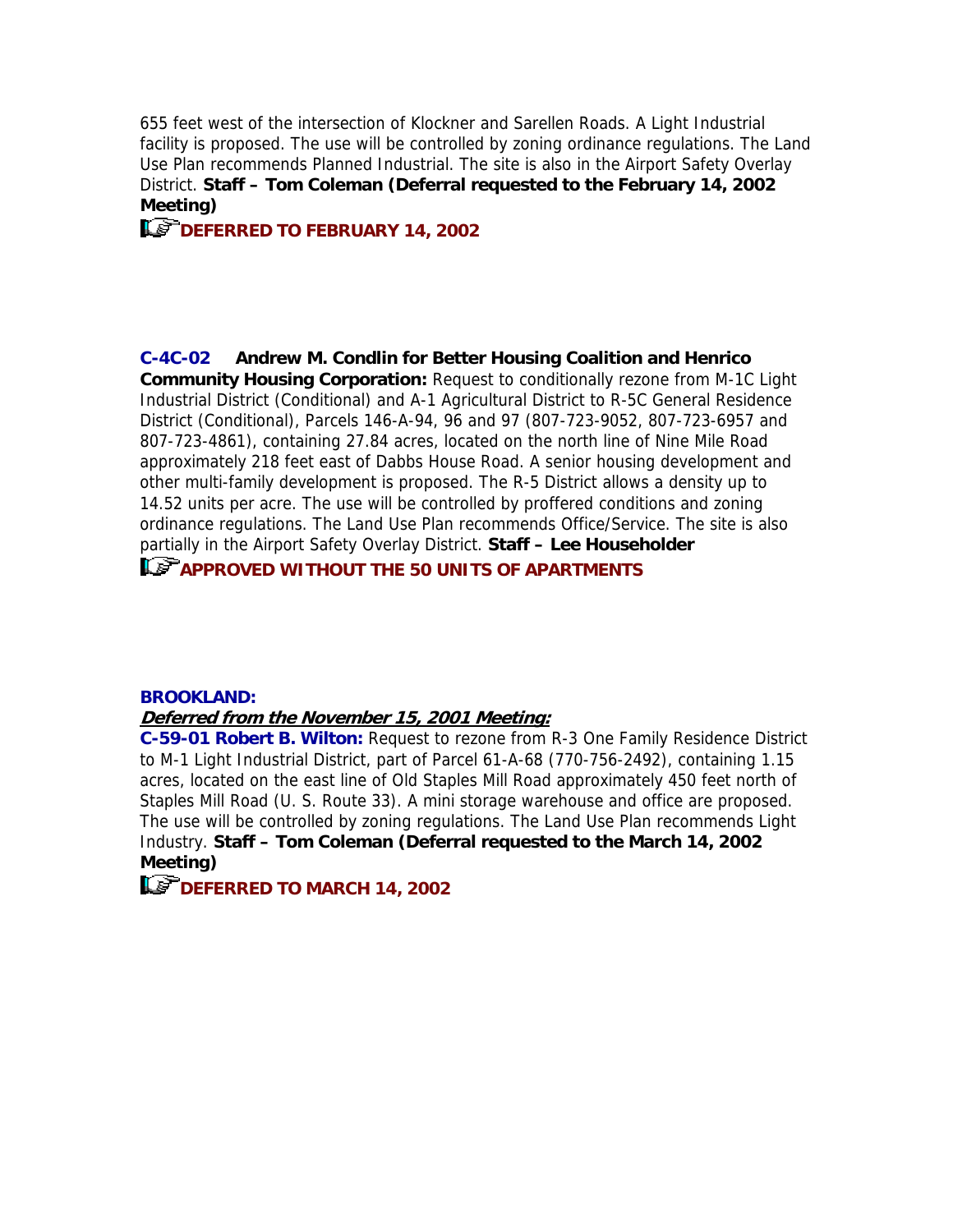# **FAIRFIELD:**

# **Deferred from the November 15, 2001 Meeting:**

**C-62C-01 Darrell Hicks for Southside Investments:** Request to amend proffered conditions accepted with rezoning case C-129C-88, on Parcel 129-A-59 (809- 730-0626), containing 6.13 acres, located at 1301 N. Laburnum Avenue at the northeast intersection of N. Laburnum Avenue and Creighton Road. The property is zoned B-3C, Business District (Conditional) and O-2C, Office District (Conditional). The amendment is related to building materials, building design, and permitted uses. The Land Use Plan recommends Office. The site is also in the Airport Safety Overlay District. **Staff – Mark Bittner**

# **DEFERRED TO APRIL 11, 2002**

**P-2-02 VoiceStream Wireless:** Request for a provisional use permit under Sections 24-95(a) and 24-122.1 of Chapter 24 of the County Code in order to construct and operate a 155 foot telecommunications tower and related equipment, on part of Parcel 61-A-75A (772-757-4125), containing 1,732 square feet, located at 2800 Ackley Avenue (north side) approximately 250 feet north of Peyton Street. The existing zoning is M-1 Light Industrial District. The Land Use Plan recommends Planned Industry. **Staff – Tom Coleman**



## **THREE CHOPT:**

#### **Deferred from the December 13, 2001 Meeting:**

**C-72C-01 Edward B. Kidd for Louis Clifford Schroeder:** Request to amend proffered conditions accepted with rezoning cases C-1C-84 and C-54C-85, on Parcels 69- A-18 & 19 (755-750-8173) and 69-4-A-1 & 2 (755-750-6245), containing approximately 1.96 acres, located at the northeast intersection of N. Parham and Gwinnett Roads. The property is zoned O-1C Office (Conditional). The amendment is related to structural design, landscaping and lighting, and would allow additional structures on the site. The Land Use Plan recommends Office. **Staff – Tom Coleman**

# **LS** APPROVED

**C-6C-02 Michael J. Kelly for L-C Corporation:** Request to amend proffered conditions accepted with rezoning case C-14C-87, on Parcel 48-A-45 (749-760-0500) (Universal Ford), containing 4.057 acres, located on the south line of West Broad Street (U. S. Route 250) approximately 400 feet east of Cox Road. The amendment is related to eliminating the buffer on the south line of the property. The existing zoning is B-3C